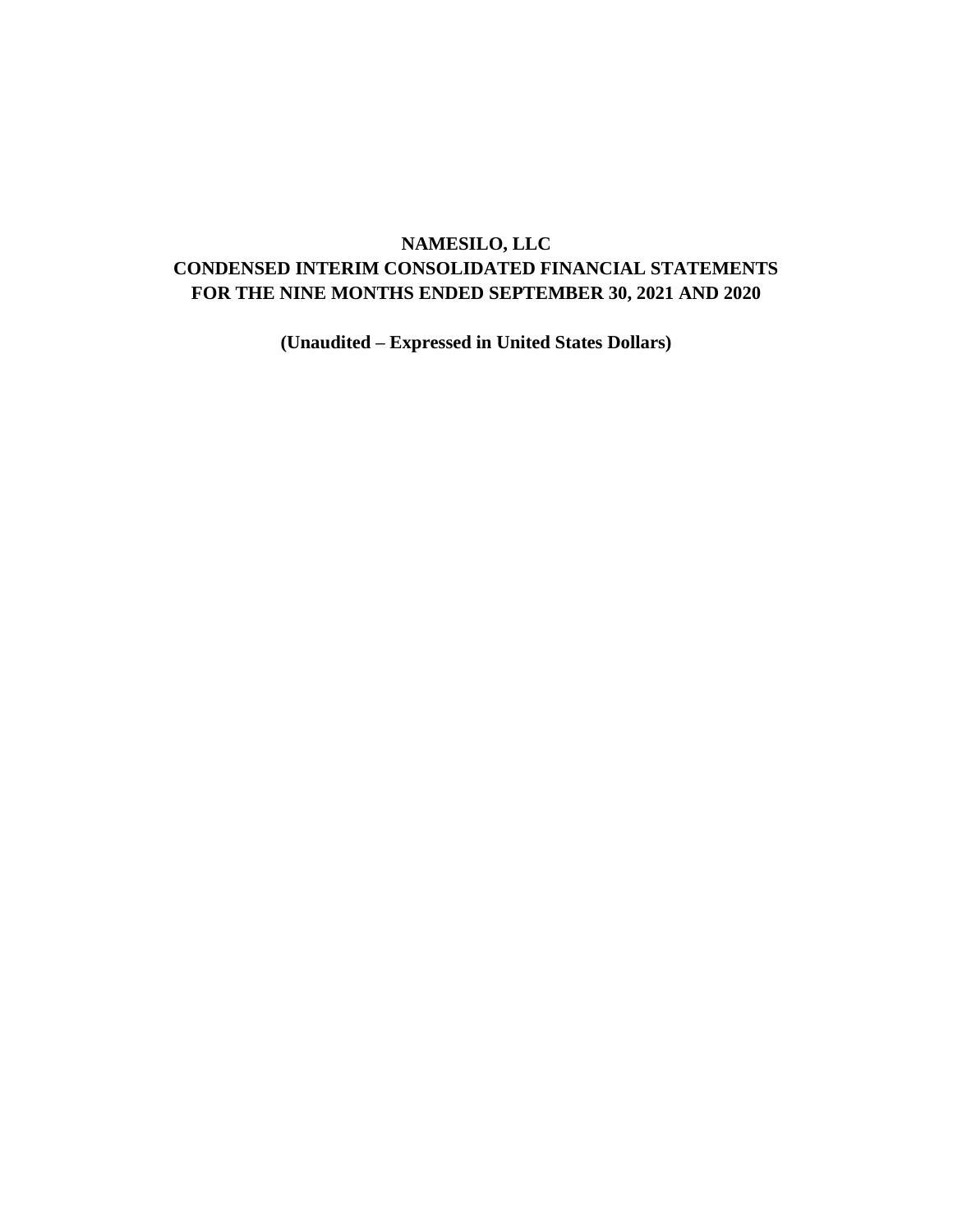## **NOTICE OF NO AUDITOR REVIEW OF FINANCIAL STATEMENTS**

In accordance with National Instrument 51-102, Part 4, subsection 4.3(3) released by the Canadian Securities Administrators, the Company discloses that its auditors have not reviewed these unaudited condensed interim consolidated financial statements as at and for the nine months ended September 30, 2021 and 2020.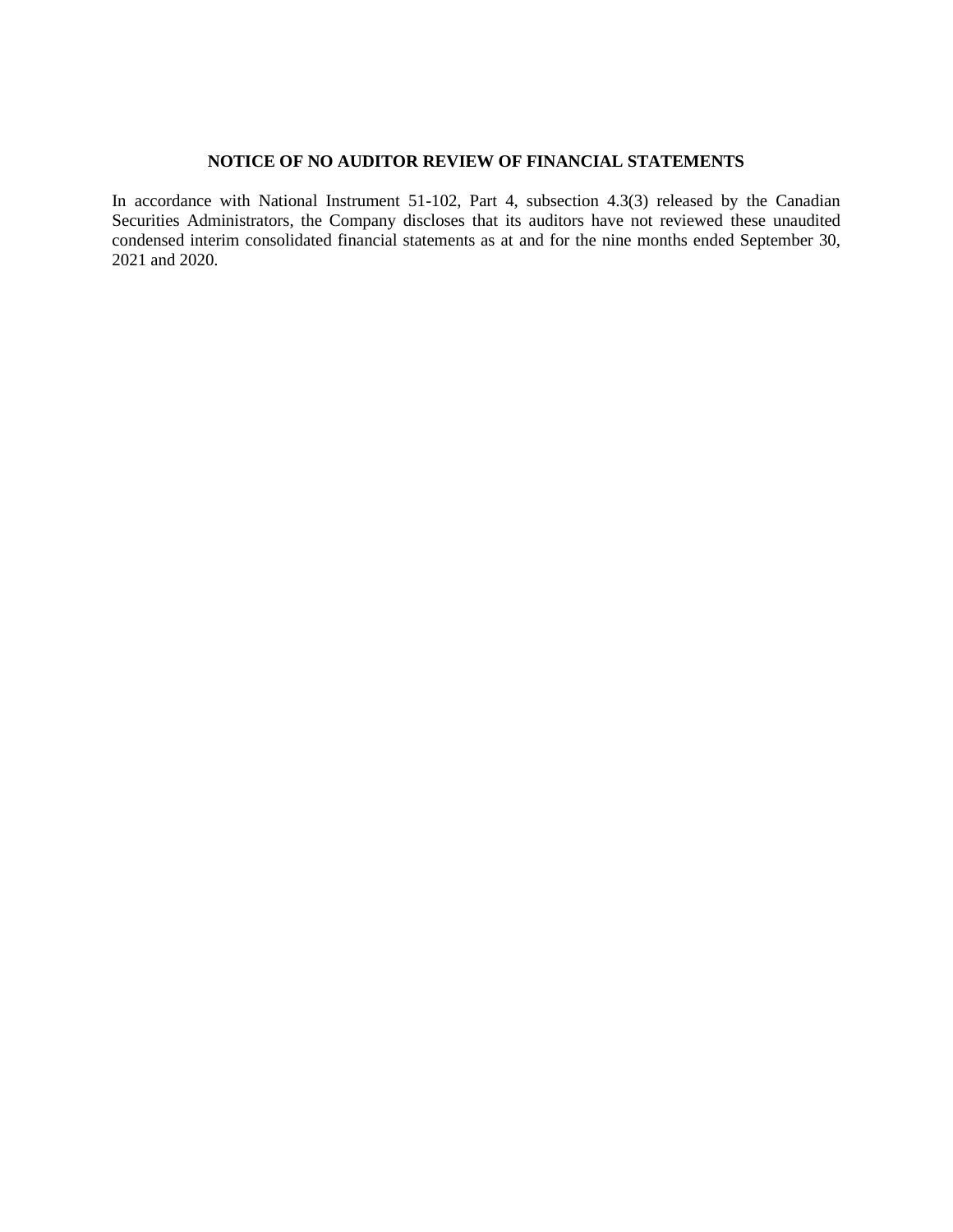# **NAMESILO, LLC CONDENSED INTERIM CONSOLIDATED STATEMENTS OF FINANCIAL POSITION**

|                                                      |             | September 30,<br>2021 | December 31,<br>2020 |
|------------------------------------------------------|-------------|-----------------------|----------------------|
|                                                      | <b>Note</b> | \$                    | \$                   |
| <b>Assets</b>                                        |             |                       |                      |
| Current assets                                       |             |                       |                      |
| Cash and cash equivalents                            |             | 1,915,908             | 1,529,076            |
| Receivables                                          |             | 178,899               | 120,055              |
| Prepaid expenses                                     |             |                       | 6,720                |
| Registry deposits                                    |             | 465,493               | 1,173,159            |
| Prepaid domain name registry fees, current portion   |             | 14,538,416            | 11,522,078           |
|                                                      |             | 17,098,716            | 14,351,088           |
| Prepaid domain name registry fees, long-term portion |             | 1,371,999             | 1,105,642            |
| Digital currency                                     | 4           | 567                   | 57,477               |
| Total assets                                         |             | 18,471,282            | 15,514,207           |
| <b>Liabilities</b>                                   |             |                       |                      |
| <b>Current liabilities</b>                           |             |                       |                      |
| Accounts payable and accrued liabilities             |             | 1,306,548             | 1,488,311            |
| Customer deposits                                    |             | 1,554,650             | 1,043,701            |
| Deferred revenue, current portion                    |             | 16,981,695            | 12,806,873           |
|                                                      |             | 19,842,893            | 15,338,885           |
| Deferred revenue, long-term portion                  |             | 1,603,250             | 1,218,042            |
|                                                      |             | 21,446,143            | 16,556,927           |
| Members' capital                                     |             |                       |                      |
| Members' capital                                     |             | 403,700               | 403,700              |
| Accumulated other comprehensive loss                 |             | (19, 926)             | (3,211)              |
| Deficit                                              |             | (3,358,635)           | (1,443,209)          |
|                                                      |             | (2,974,861)           | (1,042,720)          |
|                                                      |             |                       |                      |
| Total liabilities and members' capital               |             | 18,471,282            | 15,514,207           |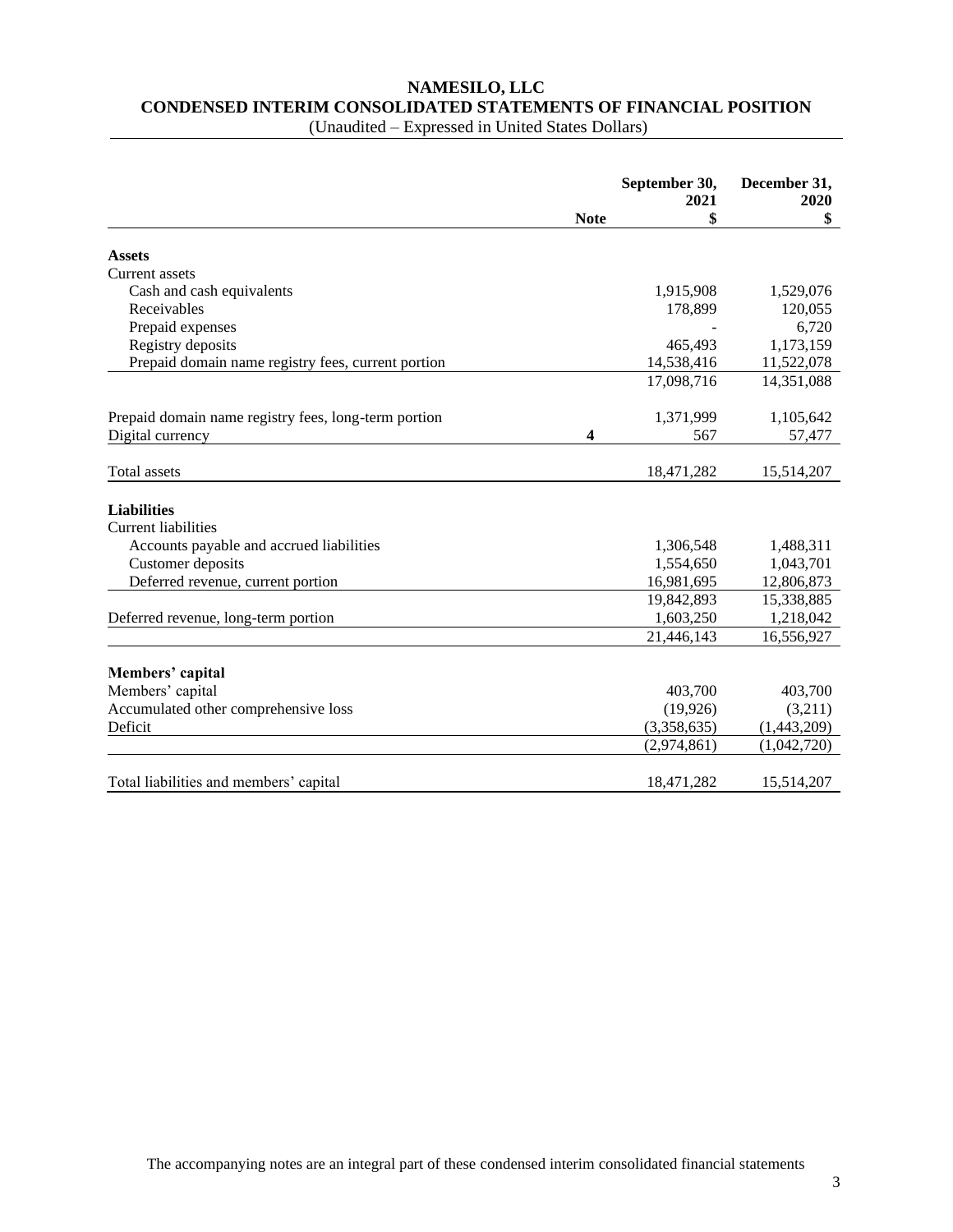## **NAMESILO, LLC CONDENSED INTERIM CONSOLIDATED STATEMENTS OF COMPREHENSIVE INCOME For the nine months ended September 30, 2021 and 2020**

|                                          |             | 2021       | 2020       |
|------------------------------------------|-------------|------------|------------|
|                                          | <b>Note</b> |            | \$         |
| <b>Revenue</b>                           |             | 20,473,666 | 17,157,210 |
| <b>Cost of sales</b>                     |             | 17,472,344 | 15,348,448 |
| Gross profit                             |             | 3,001,322  | 1,808,762  |
| <b>Expenses</b>                          |             |            |            |
| Consulting fees                          |             | 835,928    | 105,434    |
| Hosting fees                             |             | 127,184    | 44,173     |
| Office and general                       |             | 821,843    | 725,612    |
| Professional fees                        |             | 53,721     | 72,614     |
| <b>Salaries</b>                          |             | 109,893    | 82,946     |
|                                          |             | 1,948,569  | 1,030,779  |
|                                          |             |            |            |
| Income before other items                |             | 1,052,753  | 777,983    |
| <b>Other items</b>                       |             |            |            |
| Realized (loss) gain on digital currency |             | (91, 465)  | 268,922    |
|                                          |             |            |            |
| <b>Income before taxes</b>               |             | 961,288    | 1,046,905  |
| <b>Income taxes</b>                      |             | (35,255)   |            |
| Net income for the period                |             | 926,033    | 1,046,905  |
| Other comprehensive loss                 |             |            |            |
| Digital currency revaluation             | 4           | (16,715)   | (4,638)    |
| Comprehensive income for the period      |             | 909,318    | 1,042,267  |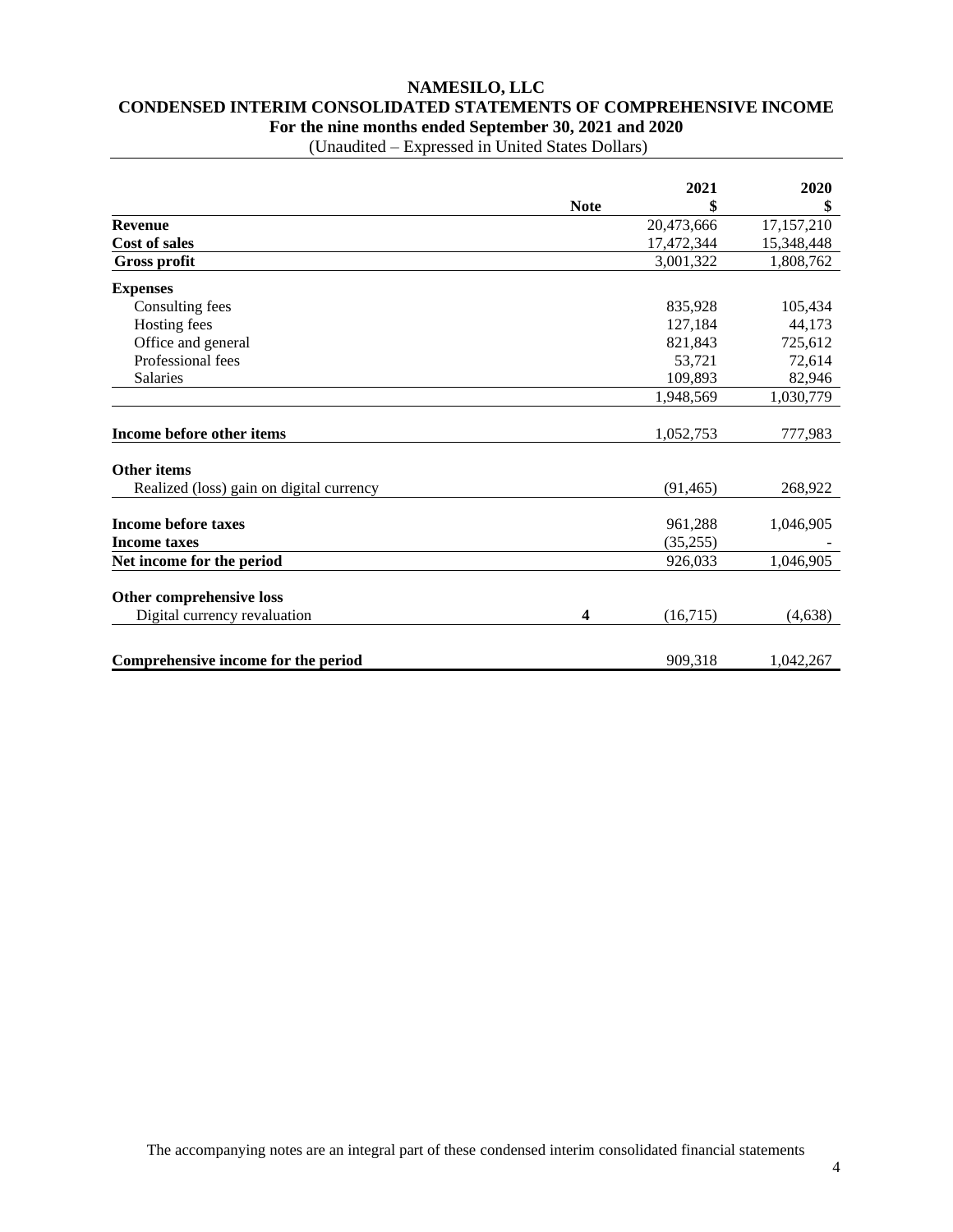# **NAMESILO, LLC CONSOLIDATED STATEMENTS OF CHANGES IN MEMBERS' CAPITAL**

(Unaudited – Expressed in United States Dollars)

|                                   | Members'<br>Capital | <b>Accumulated</b><br><b>Other</b><br>Comprehensive<br>Income (Loss)<br>(Note 4) | <b>Retained</b><br><b>Earnings</b><br>(Accumulated<br>Deficit) | <b>Total</b> |
|-----------------------------------|---------------------|----------------------------------------------------------------------------------|----------------------------------------------------------------|--------------|
|                                   |                     |                                                                                  |                                                                |              |
| Balance, December 31, 2019        | 403,700             | (7,540)                                                                          | (751, 114)                                                     | (354, 954)   |
| Net income for the year           |                     |                                                                                  | 236,946                                                        | 236,946      |
| Digital currency revaluation      |                     | 4,329                                                                            | (2,278)                                                        | 2,051        |
| Distribution paid                 |                     |                                                                                  | (926, 763)                                                     | (926, 763)   |
| <b>Balance, December 31, 2020</b> | 403,700             | (3,211)                                                                          | (1,443,209)                                                    | (1,042,720)  |
| Net income for the period         |                     |                                                                                  | 926,033                                                        | 926,033      |
| Digital currency revaluation      |                     | (16,715)                                                                         |                                                                | (16,715)     |
| Distribution paid                 |                     |                                                                                  | (2,841,459)                                                    | (2,841,459)  |
| Balance, September 30, 2021       | 403,700             | (19, 926)                                                                        | (3,358,635)                                                    | (2,974,861)  |

The accompanying notes are an integral part of these condensed interim consolidated financial statements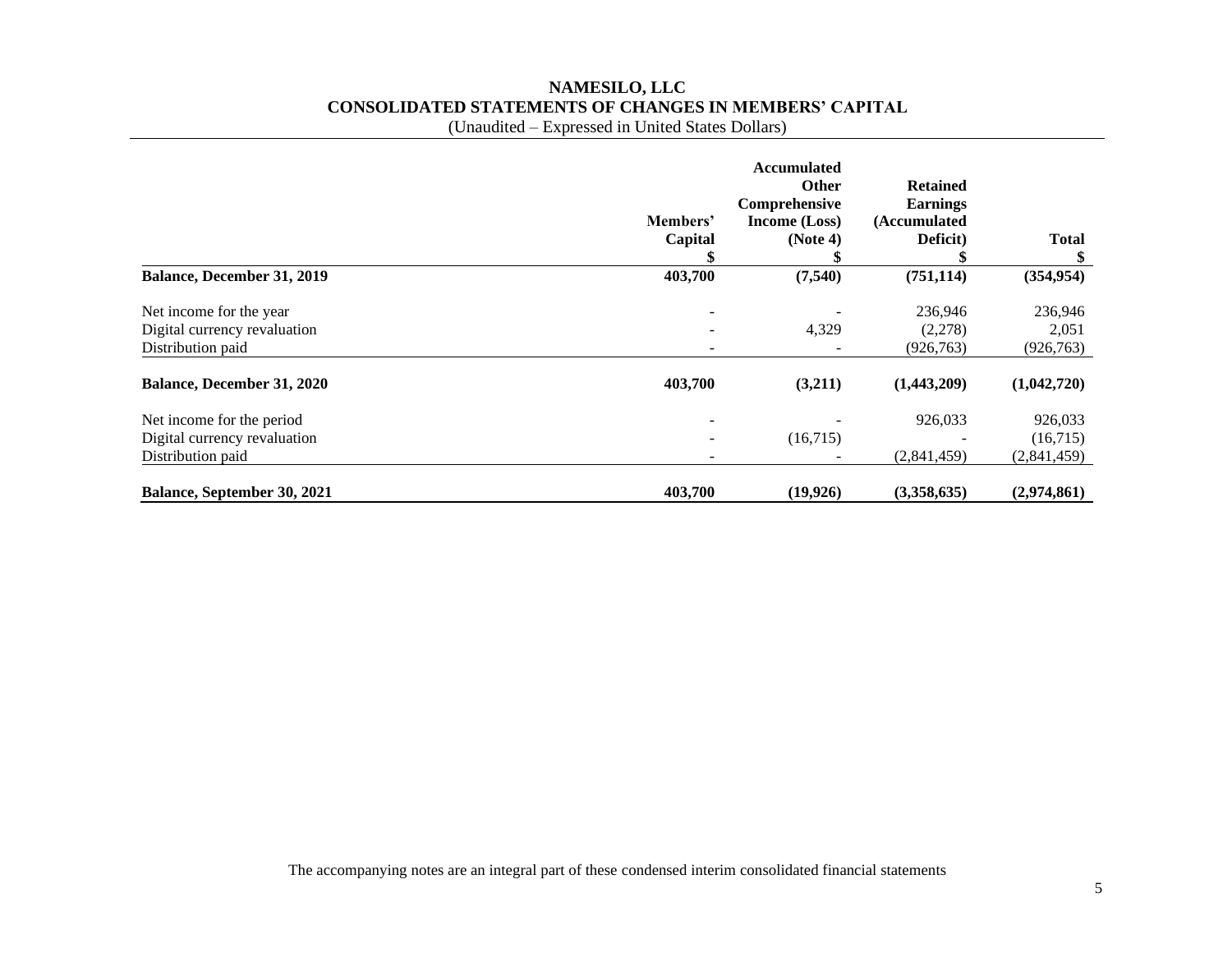## **NAMESILO, LLC CONDENSED INTERIM CONSOLIDATED STATEMENTS OF CASH FLOWS For the nine months ended September 30, 2021 and 2020**

|                                                            | 2021<br>\$  | 2020<br>\$ |
|------------------------------------------------------------|-------------|------------|
| <b>Operating activities:</b>                               |             |            |
| Net income for the period                                  | 926,033     | 1,046,905  |
| Changes in non-cash working capital related to operations: |             |            |
| Receivables                                                | (58, 844)   | 69,361     |
| Prepaid expenses                                           | 6,720       |            |
| Registry deposits                                          | 707,666     | (556,071)  |
| Digital currency                                           | 40,195      | 534,192    |
| Prepaid domain name registry fees                          | (3,282,695) | (270, 938) |
| Accounts payable and accrued liabilities                   | (181,763)   | (188, 314) |
| Customer deposits                                          | 510,949     | 101,858    |
| Deferred revenue                                           | 4,560,030   | 782,945    |
| Net cash provided by operating activities                  | 3,228,291   | 1,519,938  |
| <b>Financing activity:</b>                                 |             |            |
| Distribution paid                                          | (2,841,459) | (920, 887) |
| Net cash used by financing activity                        | (2,841,459) | (920, 887) |
| Change in cash and cash equivalents during the period      | 386,832     | 599,051    |
| Cash and cash equivalents – beginning of the period        | 1,529,076   | 742,367    |
| Cash and cash equivalents $-$ end of the period            | 1,915,908   | 1,341,418  |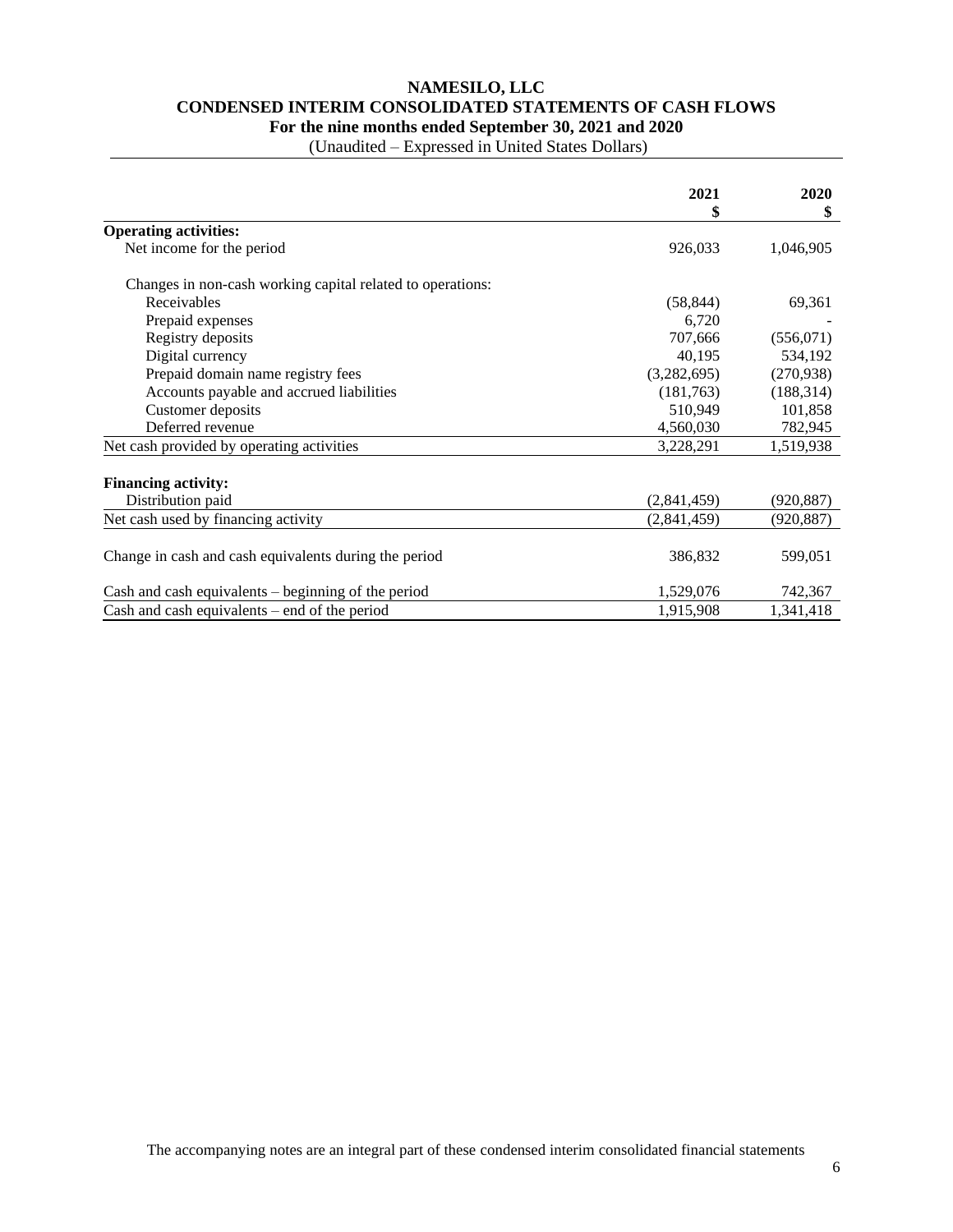# **NAMESILO, LLC NOTES TO THE CONDENSED INTERIM CONSOLIDATED FINANCIAL STATEMENTS For the nine months ended September 30, 2021 and 2020**

# (Unaudited – Expressed in United States Dollars)

## **1. NATURE OF OPERATIONS**

NameSilo, LLC (the "Company") is a limited liability company incorporated in the United States of America with limited liability under the legislation of the State of Arizona. The Company is a provider of domain name registration services and marketplace services for the buying and selling of domain names.

These condensed interim consolidated financial statements have been prepared on the basis of accounting principles applicable to a going concern, which assumes that the Company will be able to continue in operation for the foreseeable future and will be able to realize its assets and discharge its liabilities and commitments in the normal course of business.

## **2. BASIS OF PRESENTATION**

#### **(a) Statement of compliance**

These condensed interim consolidated financial statements have been prepared in conformity with International Accounting Standard ("IAS") 34, Interim Financial Reporting, using the same accounting policies as detailed in the Company's consolidated financial statements for the year ended December 31, 2020. They do not include all the information required for complete annual financial statements in accordance with International Financial Reporting Standards ("IFRS"), as issued by the International Accounting Standards Board ("IASB") and interpretations of the International Financial Reporting Interpretations Committee ("IFRIC") and therefore should be read together with the consolidated financial statements for the year ended December 31, 2020.

#### **(b) Basis of measurement**

These condensed interim consolidated financial statements have been prepared on the historical cost basis, except for certain financial instruments that are carried at fair value. In addition, these condensed interim consolidated financial statements have been prepared using the accrual basis of accounting, except for cash flow information.

#### **(c) Basis of consolidation**

These condensed interim consolidated financial statements include the financial statements of the Company and NamePal.com, LLC, a subsidiary wholly owned and controlled by the Company.

Control is achieved when the Company has the power to, directly or indirectly, govern the financial and operating policies of an entity so as to obtain benefits from its activities. Subsidiaries are fully consolidated from the date on which control is obtained and continue to be consolidated until the date that such control ceases. Intercompany balances, transactions and unrealized intercompany gains and losses are eliminated upon consolidation.

### **(d) Functional and presentation currency**

These condensed interim consolidated financial statements are presented in United States dollars, which is the functional currency of the Company and its subsidiary.

## **3. CRITICAL ACCOUNTING ESTIMATES AND JUDGEMENTS**

The preparation of financial statements in compliance with IFRS requires management to make certain judgments, estimates and assumptions that affect the application of accounting policies and the reported amounts of assets and liabilities and disclosure of contingent assets and liabilities at the date of the financial statements and the reported amounts of revenues and expenses during the reporting period. Actual results may differ from these estimates and assumptions.